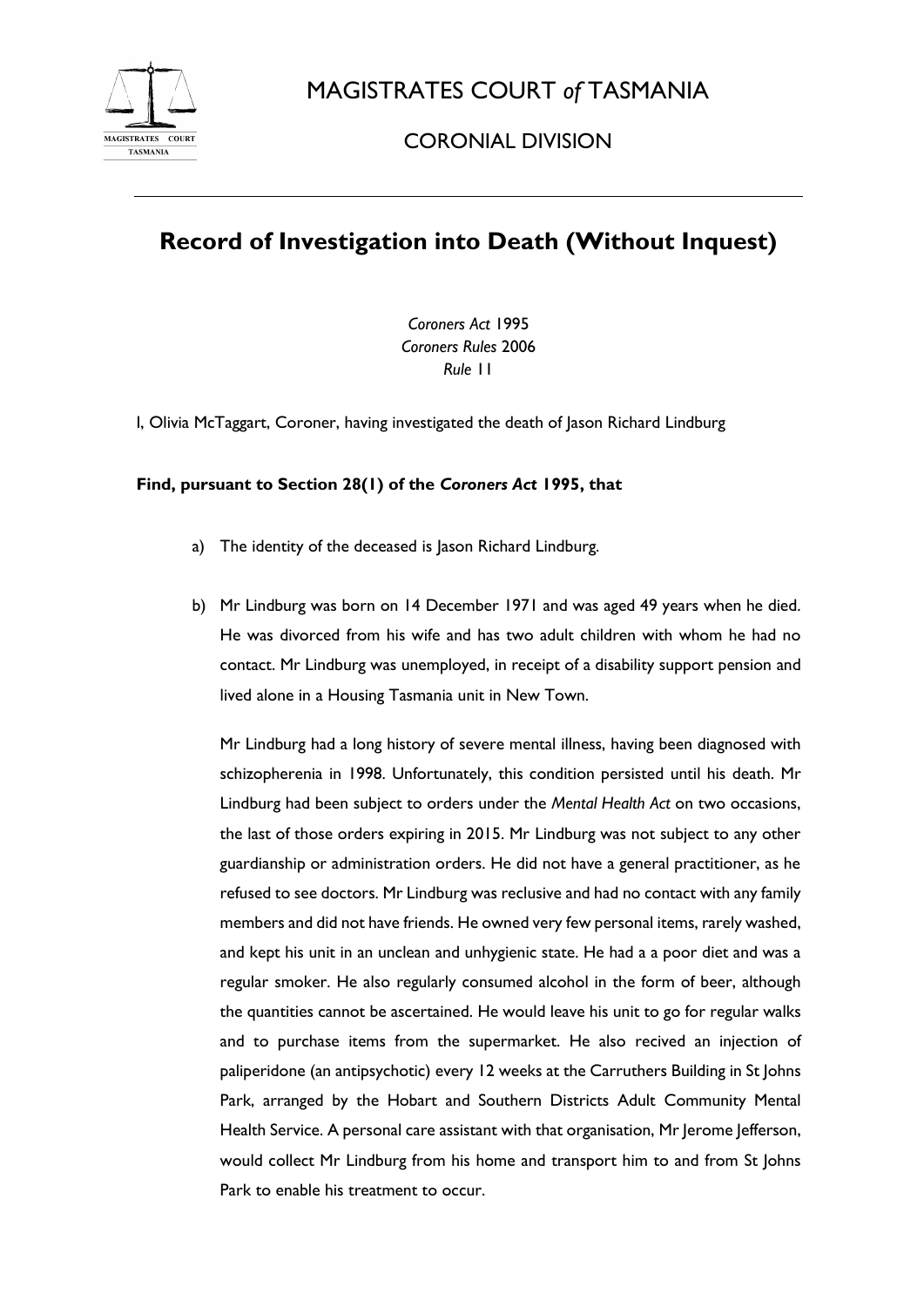On 12 November 2020 at approximatelty 11.00am, Mr Lindburg was collected as usual by Mr Jefferson for his scheduled appointment at St Johns Park. After his injection, Mr Lindburg was returned to his residence at 11.30am. Mr Jefferson said that Mr Lindburg was no different in his behaviour at that time than on any other occasion. This was the last time Mr Lindburg was seen alive. However, his bank records indicate a regular purchase amount from Woolworths on 20 November and it is likely that he was still alive on that date.

On 4 February 2021, when his injection was next due, Mr Lindburg could not be raised by Mr Jefferson who had come to collect him. Mr Jefferson, being concerned for his welfare, contacted police. At 12.30 pm the same day, police officers attended and forced entry to Mr Lindburg's residence. Mr Lindburg was found deceased by the attending police officers. He was sitting on the floor of the kitchen area against the kitchen cupboard and in a state of advanced decomposition. Although the unit was dirty, there were no suspicious or unusual circumstances detected by the attending officers. Mr Lindburg was identified by fingerprint comparison.

c) I cannot determine the cause of Mr Lindburg's death. Dr Andrew Reid, who conducted the autopsy, was of the opinion that Mr Lindburg's cause of death could not be determined due to the extent of decomposition. Dr Reid could not determine any apparent natural cause of death, nor did he see evidence of violence or injury to Mr Lindburg. His antipsychotic medication was detected in his blood, as expected. However, the prescription medications quetiapine, amitriptyline and citalopram were also detected. The investigation has not been able to uncover evidence about how Mr Lindburg obtained these prescription medications. A small quantity of alcohol was also detected which may have been caused by post-mortem processes, rather than Mr Lindburg having actually consumed alcohol before his death. It is difficult to determine whether the substances found in Mr Lindburg's system played play any significant role in his death. Dr Reid commented that "*Schizophrenic/psychotic patients are known to die suddenly in the context of their underlying mental illness with or without any adverse effects of medication*".

The most likely scenario is that death resulted from an undetermined natural medical condition but I cannot exclude that an excessive quantity of medication, taken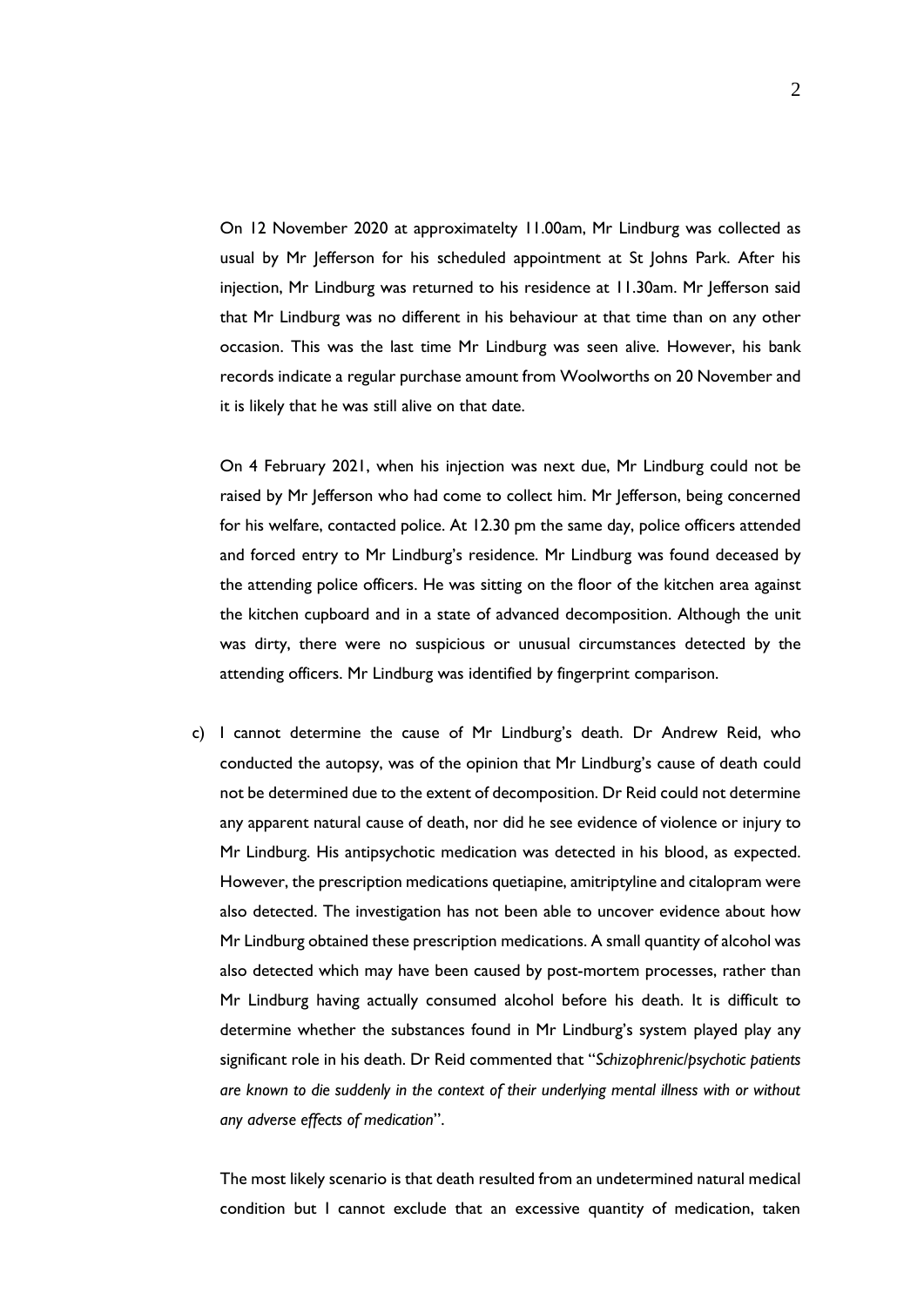intentionally or unintentionally, may have caused or contributed to death. I am satisfied that he did not die as a result of homicide.

d) Mr Lindburg died between 20 November 2020 and 4 February 2021 at New Town, Tasmania.

In making the above findings I have had regard to the evidence gained in the comprehensive investigation into Mr Lindburg's death. The evidence includes:

- The police report of death;
- An opinion of the forensic pathologist regarding cause of death;
- Toxicology report regarding analysis of Mr Lindburg's post-mortem blood sample;
- Affidavit confirming identification and life extinct;
- Affidavit of the Forensic Services officer attending the scene, together with photographs;
- Affidavit of Felicity Evans, Mr Lindburg's daughter;
- Affidavit of Jemima Peck, Mr Lindburg's ex-wife;
- Affidavit of Jerome Jefferson, a personal care assistant for Southern Districts Adult Community Mental Health Service;
- Affidavit of Leo Ringrose, Mr Lindburg's neighbour;
- Affidavit of attending and investigating police officers; Constable Miranda Walsh, Sergeant Bernadette Heyward, and First Class Constable Josie Crowden;
- Body worn camera footage from attending officers; and
- Mr Lindburg's medical, housing and bank records;

## **Comments and Recommendations**

I have not been able to determine the circumstances of Mr Lindburg's death, despite a thorough investigation. Despite his illness, Mr Lindburg was able to make decisions and had capacity to manage his day-to-day living requirements. Numerous support and medical services had been offered to him but he refused all of them (except his injections), as he was entitled to do.

I extend my appreciation to investigating officer Constable Miranda Walsh for her very competent investigation and report.